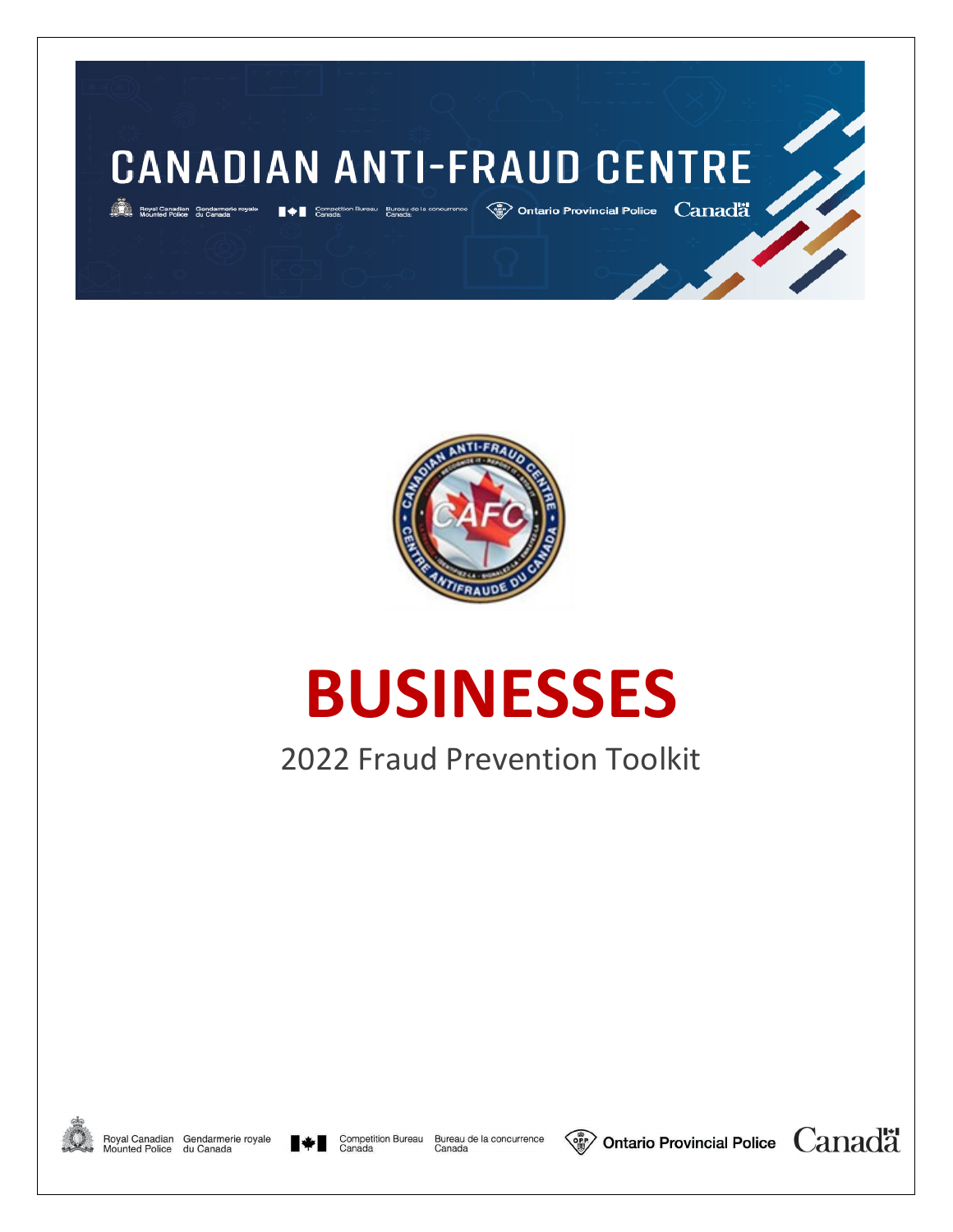

# **Table of Contents**

| <b>Introduction</b>                            | 3  |
|------------------------------------------------|----|
| <b>RCMP Videos</b>                             | 4  |
| <b>OPP Videos</b>                              | 4  |
| <b>Competition Bureau of Canada Videos</b>     | 4  |
| <b>CAFC Fraud Prevention Video Playlists</b>   | 4  |
| CAFC Logo                                      | 4  |
| <b>Calendar of Events</b>                      | 5  |
| About the CAFC                                 |    |
| <b>Statistics</b>                              |    |
| <b>Reporting Fraud</b>                         | 8  |
| <b>Most Common Frauds Targeting Businesses</b> | 8  |
| <b>Spear Phishing</b><br>$\bullet$             | 9  |
| Extortion<br>$\bullet$                         | 10 |
| <b>Vendor Fraud</b>                            | 11 |
| Purchase of Merchandise or Service             | 13 |
| Loan<br>$\bullet$                              | 14 |
| Be Fraud Aware and Cyber Safe Checklist        | 15 |

a.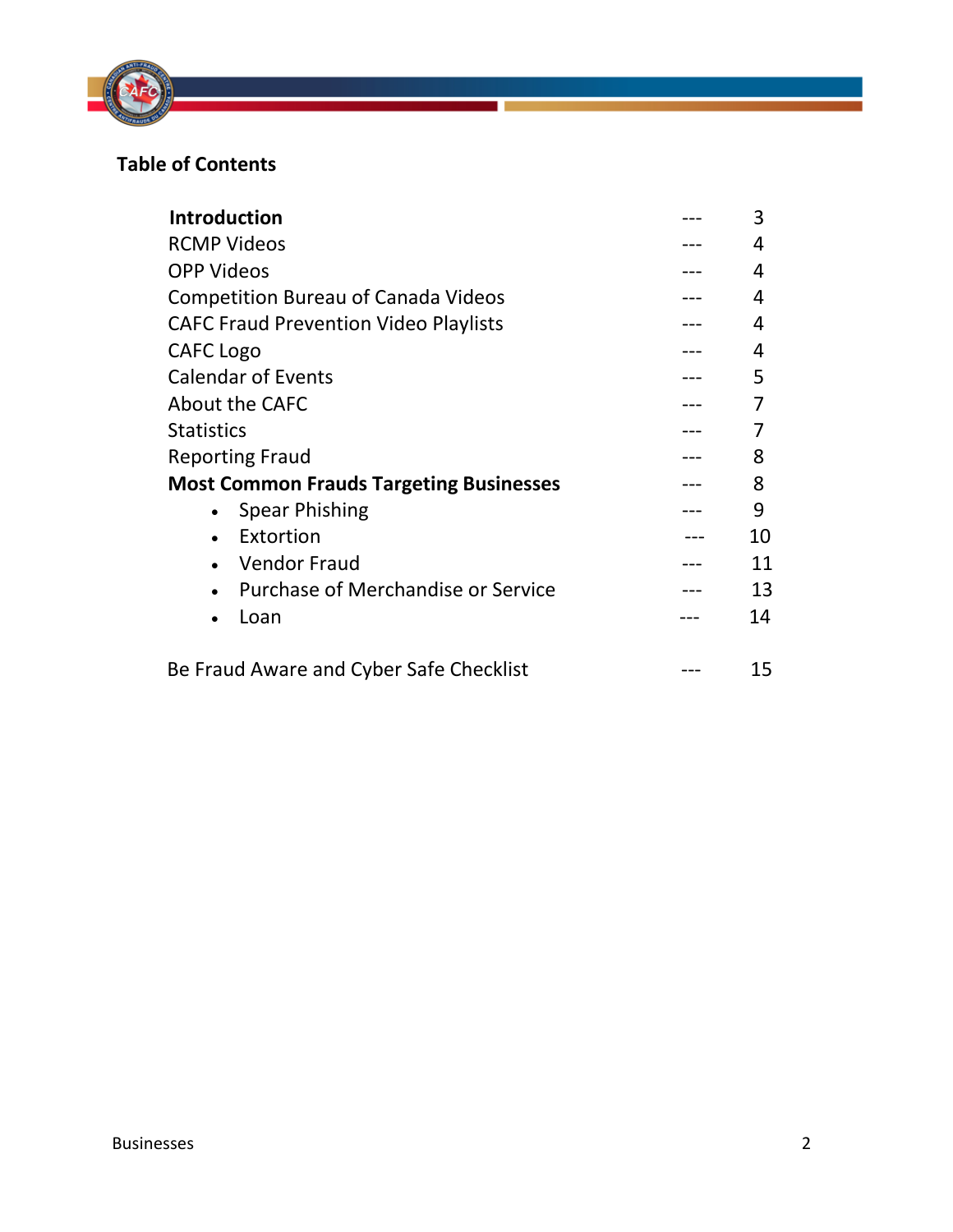

# **Introduction**

While we know that the COVID-19 pandemic exposed new vulnerabilities and increased the potential of fraud victimization, we did not expect to see fraud losses more than double from 2020 to 2021. Losses reported to the Canadian Anti-Fraud Centre reached an all- time high of 379 million in 2021, with Canadian losses accounting for 275 million of this. Fraud Prevention Month is a campaign held each March to inform and educate the public on the importance of protecting yourself from being a victim of fraud. This year's theme is impersonation, and focuses on scams where fraudsters will claim to be government official, critical infrastructure companies, and even law enforcement officials.

The Canadian Anti-Fraud Centre (CAFC) has compiled a toolkit specifically designed for use by businesses to further raise public awareness and prevent victimization. We encourage all our partners to use the resources in this toolkit on their website, in print and on their social media platforms.

Throughout the year, the CAFC will be using the #kNOwfraud and #ShowmetheFRAUD descriptors to link fraud prevention messaging. We will also continue to use the slogan "Fraud: Recognize, Reject, Report".

During Fraud Prevention Month, the CAFC will post on its Facebook and Twitter platforms, using #FPM2022. Bulletins will also be published weekly on social media.

Comments, questions or feedback on fraud prevention are always welcome.

Thank you,

Your CAFC Fraud Prevention Team

Follow us on Twitter – [@canantifraud](http://www.twitter.com/canantifraud) Like us on Facebook – [Canadian Anti-Fraud Centre](http://www.facebook.com/pages/Canadian-Anti-Fraud-Centre-Centre-antifraude-du-Canada/143784455661162)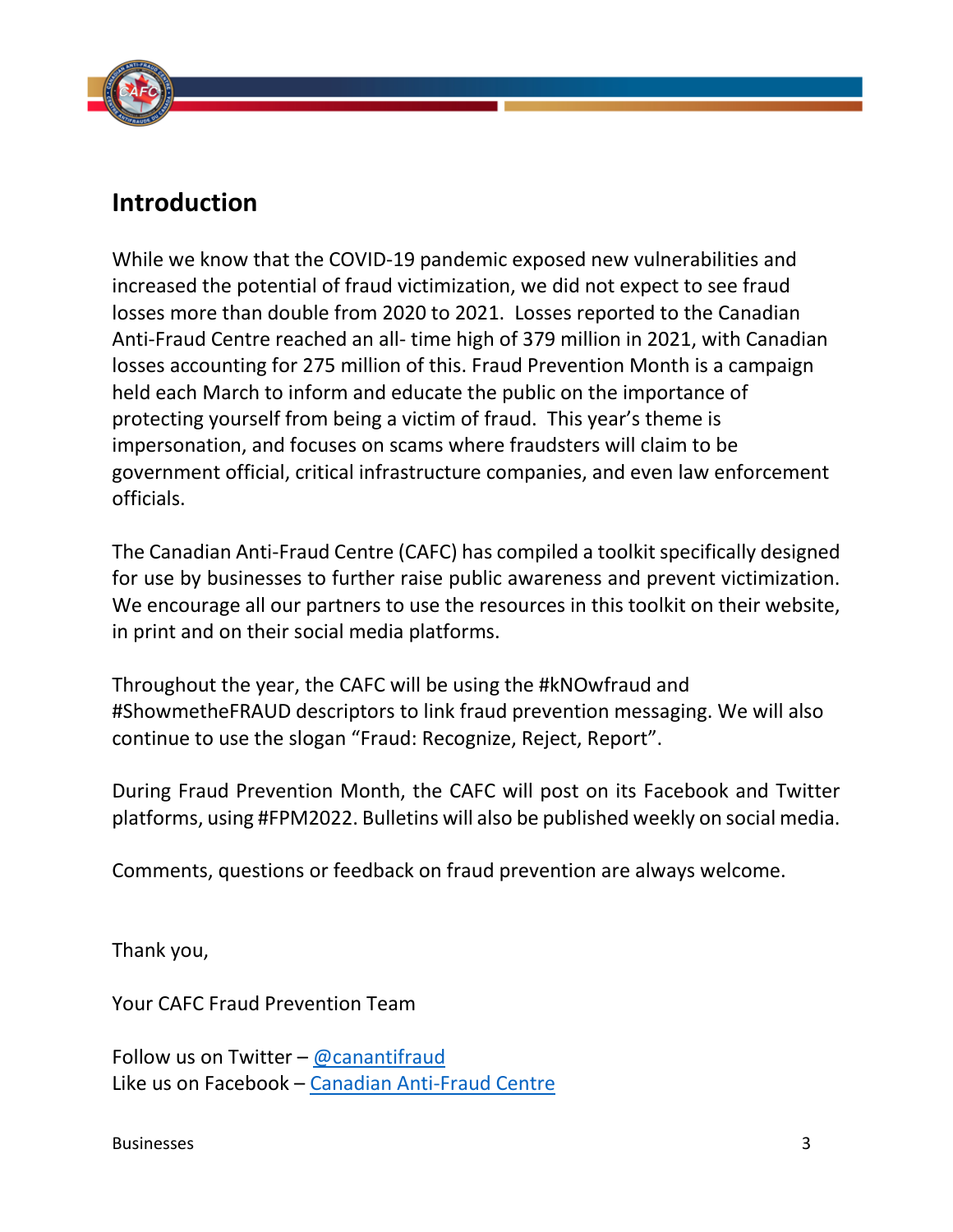

# **This Toolkit Includes**:

# **1) RCMP Videos**

The Face of Fraud<https://www.youtube.com/watch?v=0rlWUcc57dM> French:<https://www.youtube.com/watch?v=cXXP35rICQY> A Cry from the Heart from Victims <https://www.youtube.com/watch?v=blyhHl8rc7g> French:<https://www.youtube.com/watch?v=cHZfvpH2YW8> Telemarketing Fraud: The Seamy Side <https://www.youtube.com/watch?v=t7bhQJkelEg> French: [https://www.youtube.com/watch?v=XteG\\_fdasdw](https://www.youtube.com/watch?v=XteG_fdasdw)

# **2) OPP Videos**

Fraud Prevention Month Playlist <https://www.youtube.com/playlist?list=PLbecW3cjtFJ4gxFvi9vuGlh8hJR13y1-c> Senior Internet Scams Playlist <https://www.youtube.com/playlist?list=PLbecW3cjtFJ6jyMpBlsY1NQkrj0-59Kp2> French:<https://www.youtube.com/user/OPPCorpCommFR/search?query=fraude>

# **3) Competition Bureau of Canada Videos**

Mass marketing fraud can take many forms. These videos help describe the way they work and how to avoid victimization. Videos are available in both official languages.

https://www.competitionbureau.gc.ca/eic/site/cb-bc.nsf/eng/04272.html https://www.bureaudelaconcurrence.gc.ca/eic/site/cb-bc.nsf/fra/04272.html

# **4) CAFC Fraud Prevention Video Playlists**

<https://www.youtube.com/channel/UCnvTfqttCb4K6wyVC6rMJkw/playlists>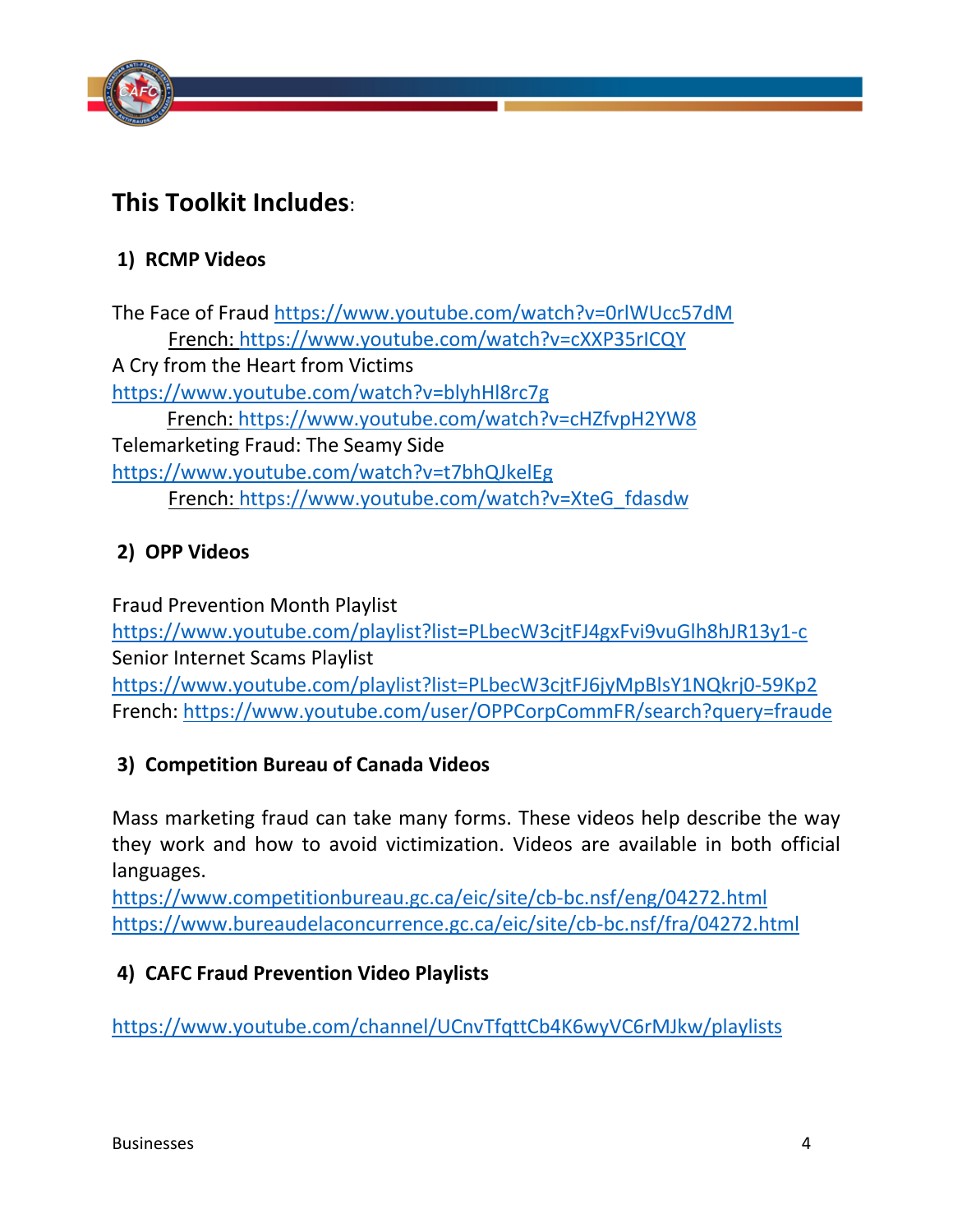

**5) CAFC Logo** 



# **6) Calendar of Events**

Throughout the month of March, the CAFC will release a bulletin every week aimed at highlighting the top impersonation scams reported to CAFC in 2021.

# **Bulletins**

**Week 1:** Investments **Week 2:** Extortion and Emergency Scams **Week 3:** Phishing **Week 4:** Spear Phishing

**Like us on Facebook – [Canadian Anti-Fraud Centre](http://www.facebook.com/pages/Canadian-Anti-Fraud-Centre-Centre-antifraude-du-Canada/143784455661162) Follow us on Twitter – [@canantifraud](http://www.twitter.com/canantifraud)**

**March 2022** – A FPM video will be shared on social media highlighting ways to protect yourself from being a victim.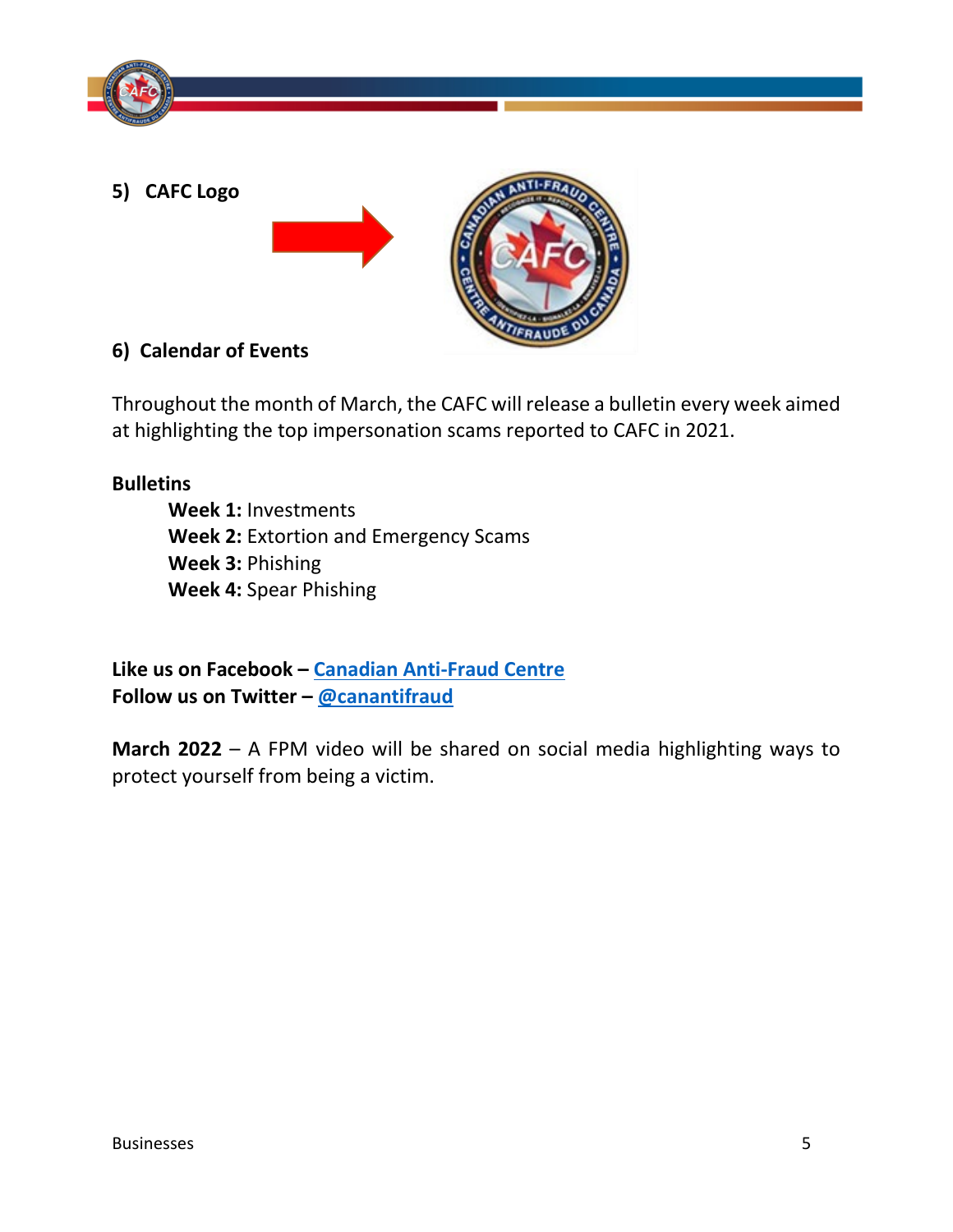

# **March 2022**

|                                                                  | Tues March 1                                                       | Wed March 2                                                                                   | Thurs March 3                                                                 | Fri March 4                                                                           |
|------------------------------------------------------------------|--------------------------------------------------------------------|-----------------------------------------------------------------------------------------------|-------------------------------------------------------------------------------|---------------------------------------------------------------------------------------|
|                                                                  | Facebook & Twitter:<br>#FPM2022<br>Introduction and<br>Kick-Off    | Facebook & Twitter<br>Share partner<br>#FPM2022 posts                                         | Facebook & Twitter<br><b>Bulletin-Investment</b><br><b>Scams</b>              | Facebook & Twitter<br>Social Media<br>Impersonation<br><b>Investment Scams</b>        |
| Mon March 7                                                      | Tues March 8                                                       | Wed March 9                                                                                   | Thurs March 10                                                                | Fri March 11                                                                          |
| Facebook & Twitter<br>Fake crypto<br>investment websites         | Facebook & Twitter<br>Share partner<br>#FPM2022 posts              | Facebook & Twitter<br>Request to transfer<br>crypto investments<br>to fraudulent<br>platforms | Facebook & Twitter<br>Share partner<br>#FPM2022 posts                         | Facebook & Twitter<br>Pyramid, job and<br>investment scams.                           |
| Mon March 14                                                     | Tues March 15                                                      | Wed March 16                                                                                  | Thurs March 17                                                                | Fri March 18                                                                          |
| Facebook & Twitter<br><b>Bulletin: Extortion</b><br><b>Scams</b> | Facebook & Twitter<br>Threatening<br>automated CBSA<br>phone calls | Facebook & Twitter<br>Share partner<br>#FPM2022 posts                                         | Facebook & Twitter<br>Share partner<br>#FPM2022 posts                         | Facebook & Twitter<br>Threatening letters<br>impersonating<br><b>RCMP</b>             |
| Mon March 21                                                     | Tues March 22                                                      | Wed March 23                                                                                  | Thurs March 24                                                                | Fri March 25                                                                          |
| Facebook & Twitter<br><b>Bulletin: Phishing</b>                  | Facebook & Twitter<br>Share partner<br>#FPM2022 posts              | Facebook & Twitter<br>Phishing messages<br>impersonating<br>government<br>agencies            | Facebook & Twitter<br>Share partner<br>#FPM2022 posts                         | Facebook & Twitter<br>Phishing messages<br>impersonating<br>financial<br>institutions |
| Mon March 28                                                     | Tues March 29                                                      | Wed Mar 30                                                                                    | Thurs March 31                                                                |                                                                                       |
| Facebook & Twitter<br><b>Bulletin: Spear</b><br>Phishing         | Facebook & Twitter<br>Spear Phishing stats<br>and warning signs    | Facebook & Twitter<br>Share partner<br>#FPM2022 posts                                         | Facebook & Twitter<br>How to protect<br>yourself from Spear<br>Phishing scams |                                                                                       |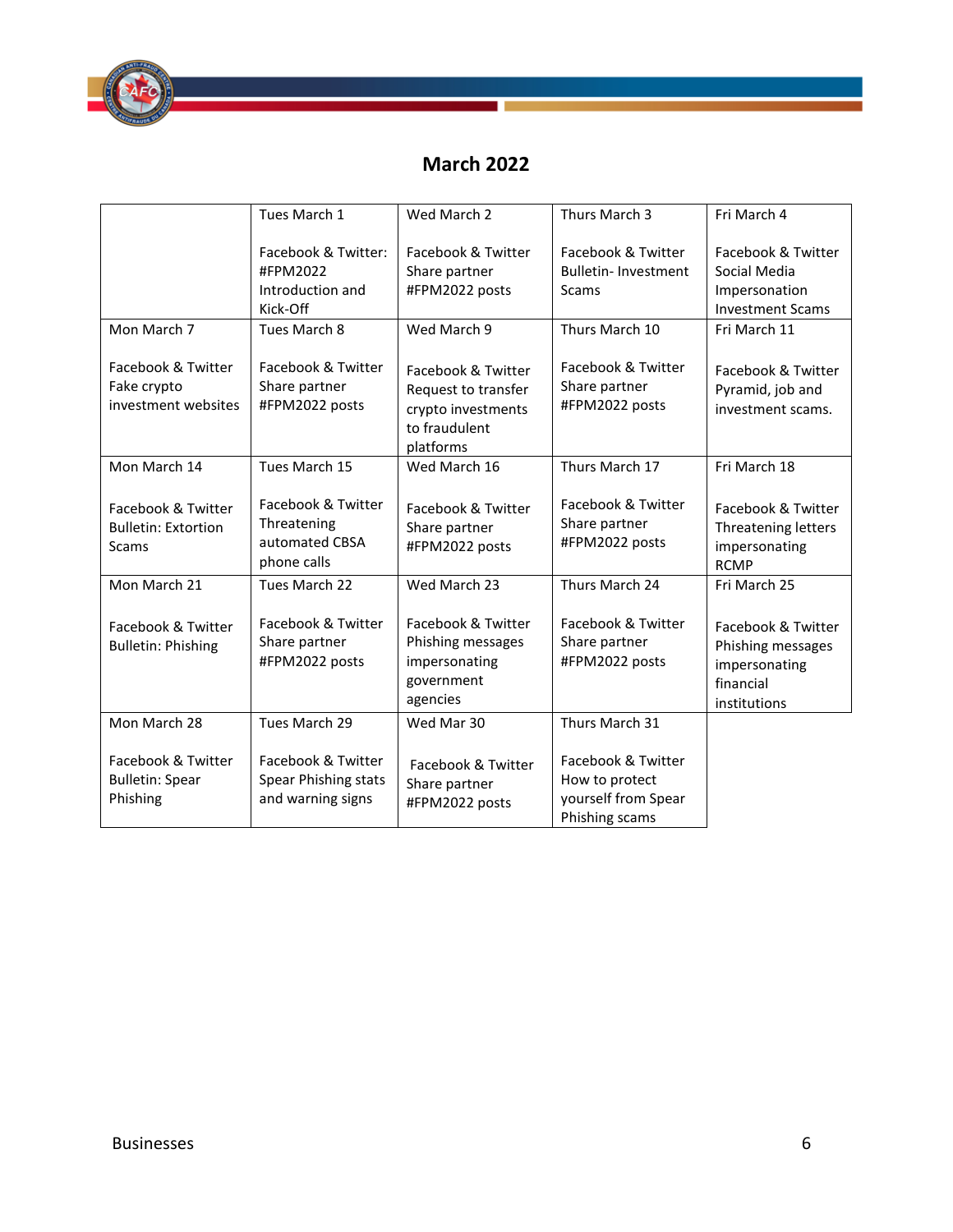

# **7) About the CAFC**

The CAFC is Canada's central repository for information about fraud. We help citizens and businesses:

- report fraud;
- learn about different types of fraud;
- recognize the warning signs of fraud;
- protect themselves from fraud.

The CAFC does not conduct investigations but provides valuable assistance to law enforcement agencies by identifying connections all over the world. Our goals include:

- disrupting crime;
- strengthening the partnership between the private and public sectors;
- maintaining Canada's economy.

The CAFC is jointly managed by the [Royal Canadian Mounted Police,](http://www.rcmp-grc.gc.ca/en/home) the [Competition Bureau,](https://www.competitionbureau.gc.ca/eic/site/cb-bc.nsf/eng/home) and the [Ontario Provincial Police.](https://www.opp.ca/)

#### **8) Statistics**

In 2021, the CAFC received 104,295 fraud reports involving over \$379 million in reported losses. Moreover, 2,368 of the reports were from Canadian businesses, that reported losses totalling more than \$72.2 million.

| <b>Fraud Type</b>     | <b>Reports</b> | <b>Victims</b> | <b>Dollar Loss</b> |
|-----------------------|----------------|----------------|--------------------|
| <b>Spear Phishing</b> | 531            | 239            | \$49.3 M           |
| Extortion             | 309            | 99             | \$0.4 M            |
| <b>Vendor Fraud</b>   | 301            | 209            | \$3.0 M            |
| Service               | 150            | 72             | \$1.1 <sub>M</sub> |
| Job                   | 109            | 33             | \$5.3 M            |
| Merchandise           | 108            | 77             | \$4.5 M            |
| Phishing              | 66             | 10             | N/A                |
| <b>False Billing</b>  | 45             | 9              | \$0.07 M           |
| <b>Foreign Money</b>  | 26             | 0              |                    |
| Offer                 |                |                |                    |
| Loan                  | 21             | 17             | \$5.6M             |

Top 10 frauds affecting businesses based on number of reports in 2021: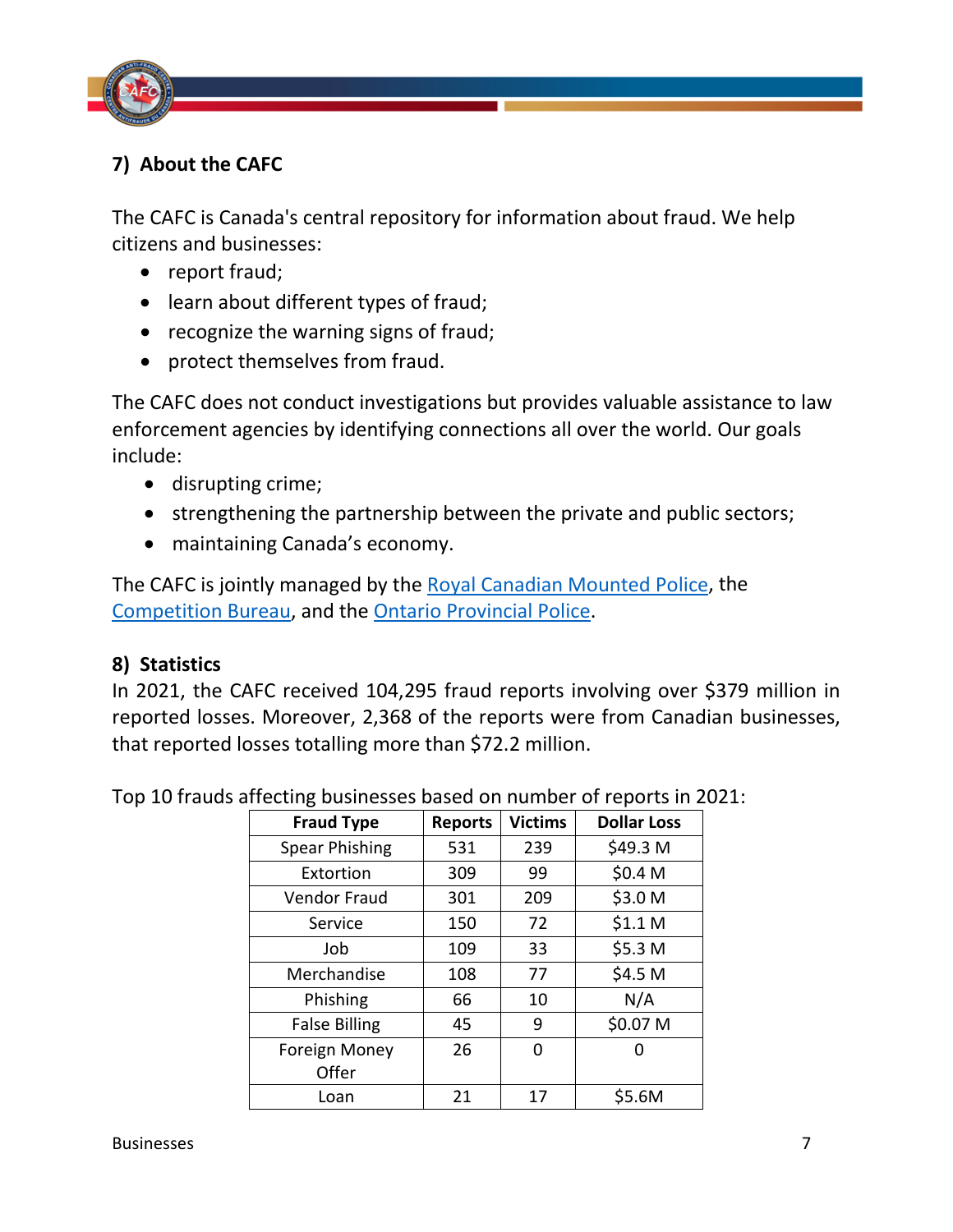

| <b>Fraud Type</b>     | <b>Reports</b> | <b>Victims</b> | <b>Dollar Loss</b> |
|-----------------------|----------------|----------------|--------------------|
| <b>Spear Phishing</b> | 531            | 239            | \$49.3 M           |
| Loan                  | 21             | 17             | \$5.6 M            |
| Job                   | 109            | 33             | \$5.3 M            |
| Merchandise           | 108            | 77             | \$4.5 M            |
| <b>Vendor Fraud</b>   | 301            | 209            | \$3.0 M            |
| Investments           | 29             | 16             | \$1.7 M            |
| Service               | 150            | 72             | \$1.1 <sub>M</sub> |
| Extortion             | 309            | 99             | \$0.4 M            |
| <b>Recovery Pitch</b> | 2              | 2              | \$0.3 M            |
| Grant                 | 4              | 2              | \$0.1 M            |

Top 10 frauds affecting businesses based on dollar loss in 2021:

 $\rightarrow$  It is estimated that fewer than  $\frac{5\%}{5}$  of victims file a fraud report with the CAFC.

#### **9) Reporting Fraud**

Fraud is evolving. A fraud can often carry on over an extended period of time and is a crime that is difficult to recognize and report. To make reporting easier the CAFC suggests completing the following six steps:

**Step 1:** Gather all information pertaining to the fraud.

**Step 2:** Write out a chronological statement of events.

**Step 3:** Report the incident to your local law enforcement.

**Step 4:** Report the incident to the CAFC through the [Fraud Reporting System](http://www.antifraudcentre-centreantifraude.ca/reportincident-signalerincident/index-eng.htm) (FRS) or toll free at 1-888-495-8501.

**Step 5**: Report the incident to the Financial Institution or Payment Provider used to send the money.

**Step 6:** If the fraud took place online, report the incident directly to the appropriate website.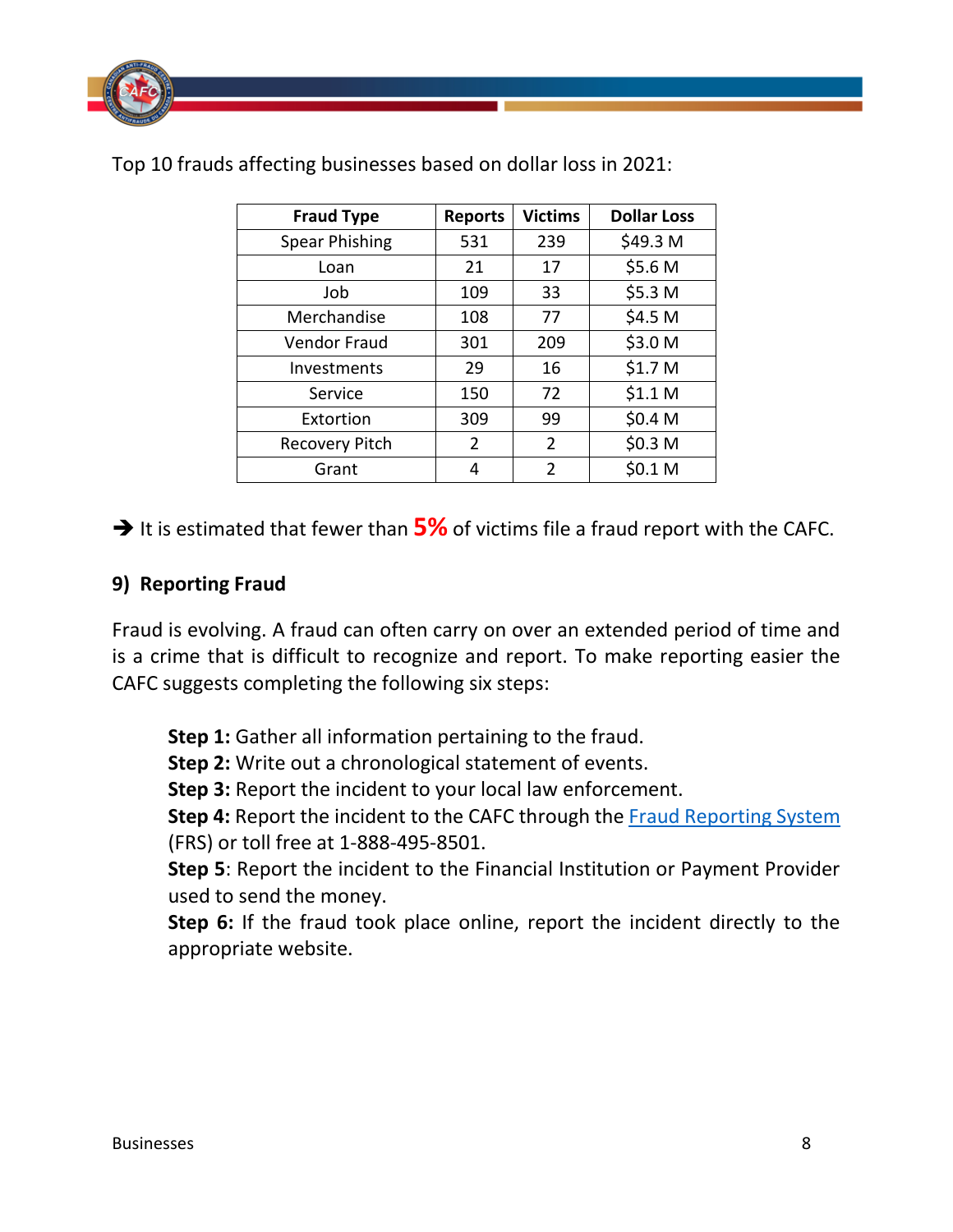

# **10) Most Common Frauds & How to Protect Yourself**

Below are the most common frauds affecting Canadian businesses:

#### **Spear Phishing**

Spear phishing is one of the most common and most dangerous attack methods currently used to conduct fraud, usually on businesses and organizations. In

preparation of a spear phishing attack, fraudsters take their time to collect information on their intended targets, so they can send convincing emails seemingly from a trusted source. Fraudsters will infiltrate or spoof a business email account. They create a rule to forward a copy of incoming emails to one of their own accounts. They comb through these emails to study the sender's use of language and look for patterns linked to important contacts, payments, and dates.



Fraudsters launch their attack when the owner of the email account cannot be easily contacted by email or by phone. If the fraudsters haven't infiltrated the executive's email account, they may set up a domain similar to the company's and use the executive's name on the account. The contact information they need is often found on the company's website or through social media.

#### *Common Variations*

- A top executive requests their Accounts Payable to make an urgent payment to close a private deal.
- A business receives a duplicate invoice with updated payment details supposedly from an existing supplier or contractor.
- An accountant or financial planner receives a large withdrawal request that looks like it's coming from their client's email.
- Payroll receives an email claiming to be from an employee looking to update their bank account information.
- Members of a church, synagogue, temple, or mosque receive a donation request by email claiming to be from their religious leader.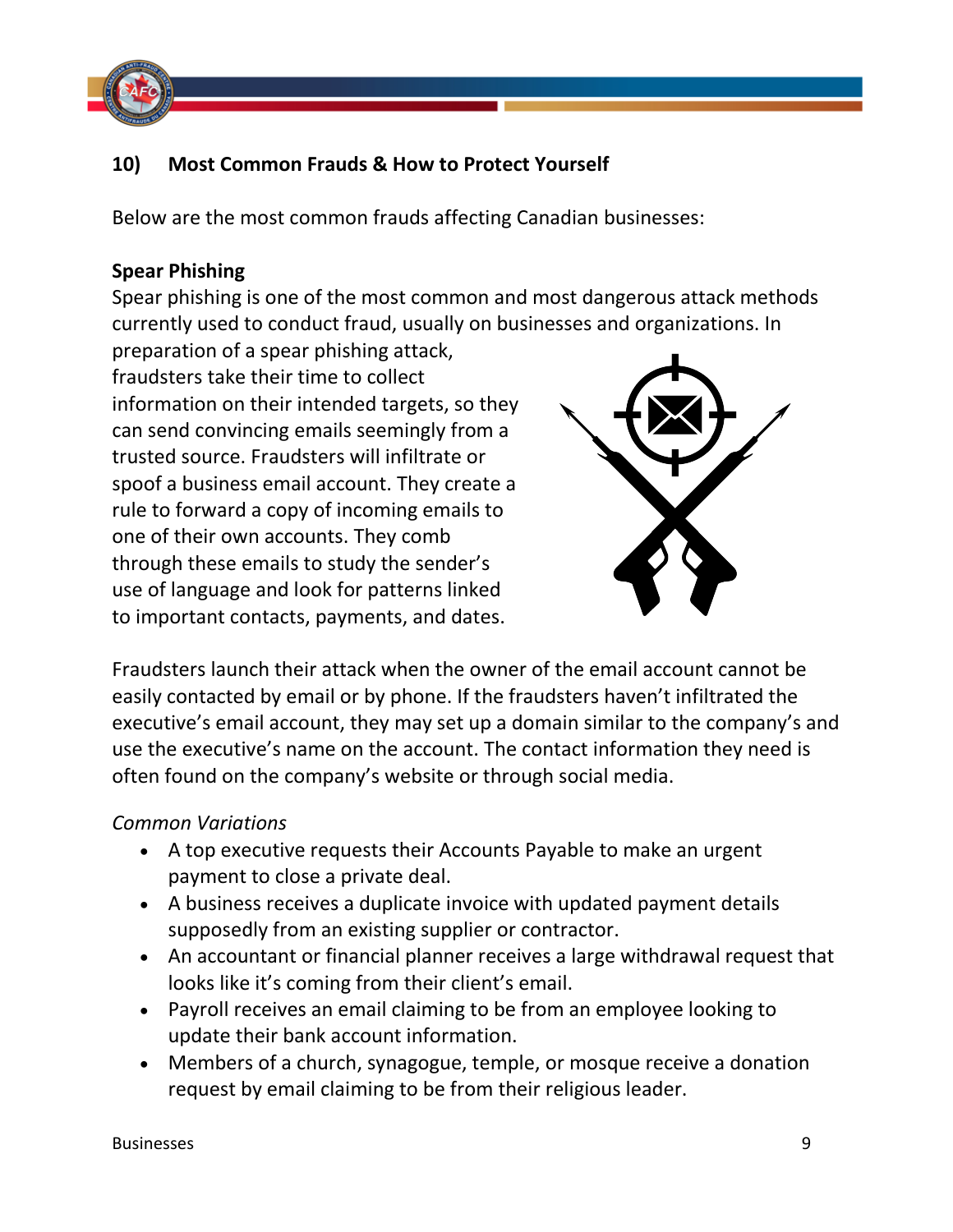

• An email that seems to come from a trusted source asks you to download an attachment, but the attachment is malware that infiltrates an entire network or infrastructure.

#### **Warning Signs**

- Unsolicited emails.
- Direct contact from a senior official you are not normally in contact with.
- Pressure or a sense of urgency.
- Unusual requests that do not follow internal procedures.
- Threats or unusual promises of reward.

#### **How to Protect Yourself**

- Remain current on frauds targeting businesses and educate all employees. Include fraud training as part of new employee onboarding.
- Put in place detailed payment procedures. Encourage a verification step for unusual requests.
- Establish fraud identifying, managing and reporting procedures.
- Avoid opening unsolicited emails or clicking on suspicious links or attachments.
- Take time to hover over an email address or link and confirm that they are correct.
- Restrict the amount of information shared publicly and show caution with regards to social media.
- Upgrade and update technical security software.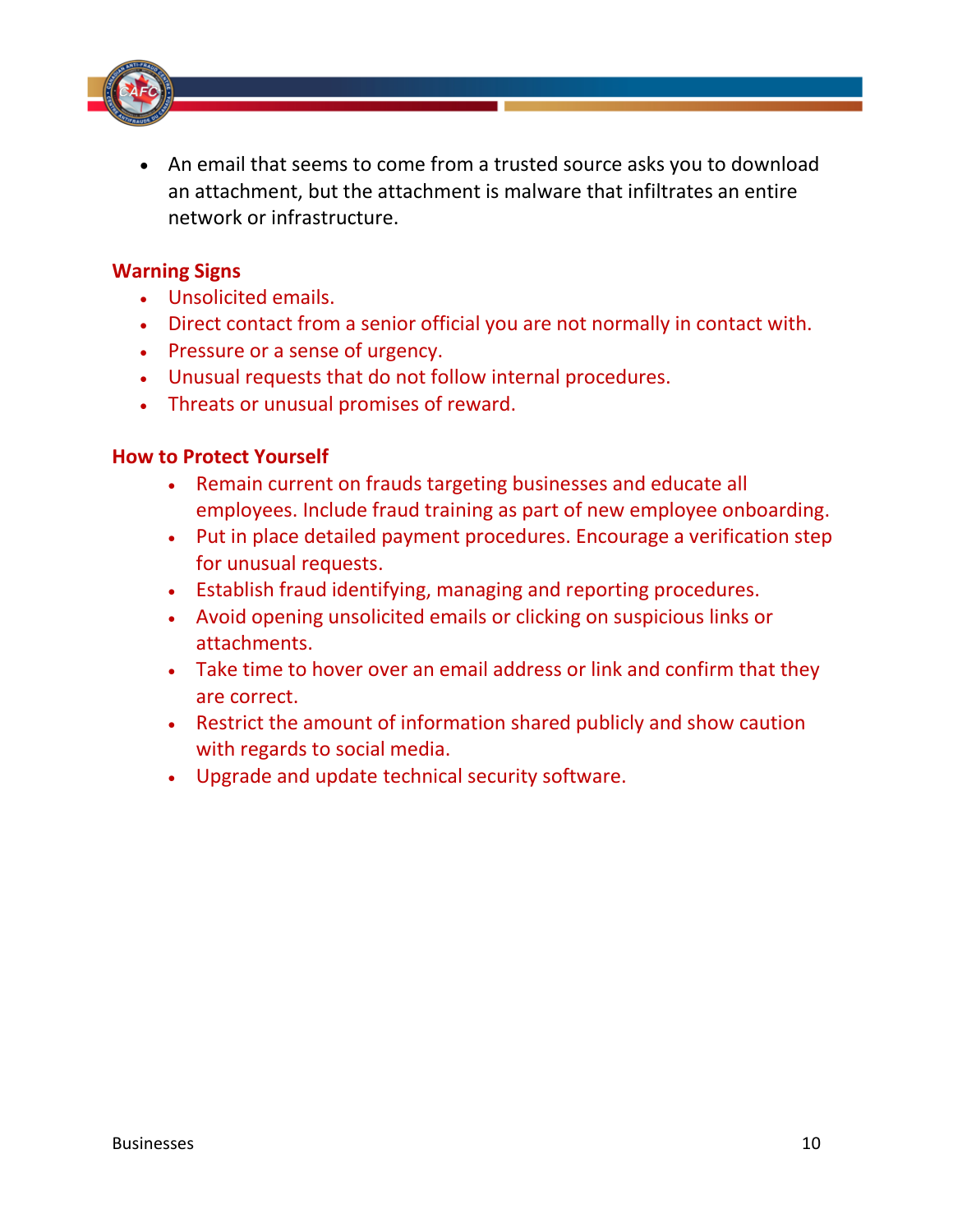

#### **Extortion**

Extortion happens when someone unlawfully obtains money, property or services from a person, entity or institution through coercion.



*Hydro:* The business receives a call claiming to be from their hydro provider. The fraudster demands an immediate payment, typically via Bitcoin, or their power will be disconnected.

*Ransomware:* A type of malware designed to infect or block access to a system or data. A device can be

infected by a malware in a number of ways; but, most commonly, it starts with a victim clicking on a malicious link or attachment. At present, the most common form of ransomware will encrypt data. Once the system or data is infected, victims will receive the demand for ransom. There may also be threats of distributing the data publicly if the ransom is not paid.

#### **Warning Signs – How to Protect Yourself**

- Be familiar with your service provider's terms of service.
- Contact your service provider directly and verify that your account is in good standing.
- Do not open unsolicited emails and text messages.
- Do not click on suspicious links or attachments.
- Regularly back-up important files.
- Keep your operating system and software updated.
- Paying a ransom request does not guarantee that your files and devices will be restored. Fraudsters may continue to request additional funds.
- Have your systems reviewed by local technicians.
- Report any database breach as per Canada's federal private sector privacy law, the Personal Information Protection and Electronic Documents Act (PIPEDA).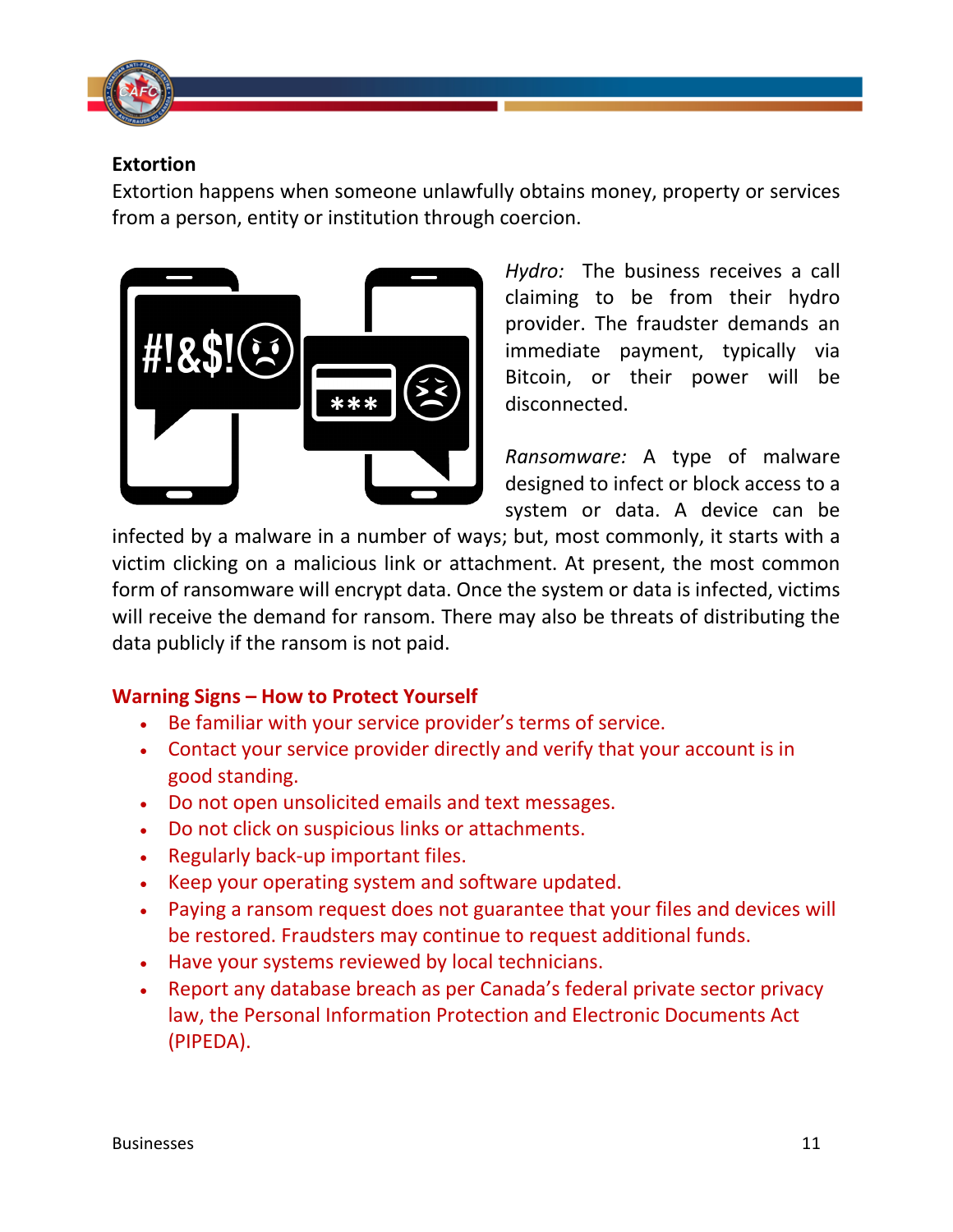

#### **Vendor Fraud**

Business selling merchandise or offering their services online are at risk of receiving fraudulent payments. In many cases, victims will receive an overpayment with instructions to forward the difference to a third party (i.e. shipping company) to complete the transaction. Victims that comply are subsequently left without their merchandise or payment.

*Card Not Present (CNP)*: CNP fraud can happen when a business accepts orders and payments over the phone, online or by email. Fraudsters use stolen credit cards to

pay for the products or services. They will request express shipping, so that they can receive the order before the card owner discovers the unauthorized charge. When the actual card owner disputes the unauthorized charge, the business must issue a chargeback to the victim's stolen card.



# **Warning Signs**

#### *Customer Flags*

- <sup>o</sup> Orders made from one IP address, but using different names, addresses, and payments.
- <sup>o</sup> Email addresses from free email service.
- $\circ$  Many card numbers provided for one order (cards keep getting declined).
- $\circ$  Purchaser name and cardholder name are different.

#### *Product / Order Flags*

- <sup>o</sup> Larger than normal orders.
- <sup>o</sup> Many orders for the same product; especially "big ticket" items.
- $\circ$  Orders from repeat customers that differ from their regular spending patterns.
- $\circ$  Orders using the same customer or payment information, but many IP addresses.

# *Delivery Flags*

- <sup>o</sup> Customer requests "rush" or "overnight" delivery.
- $\circ$  Single payment information used for many shipping addresses.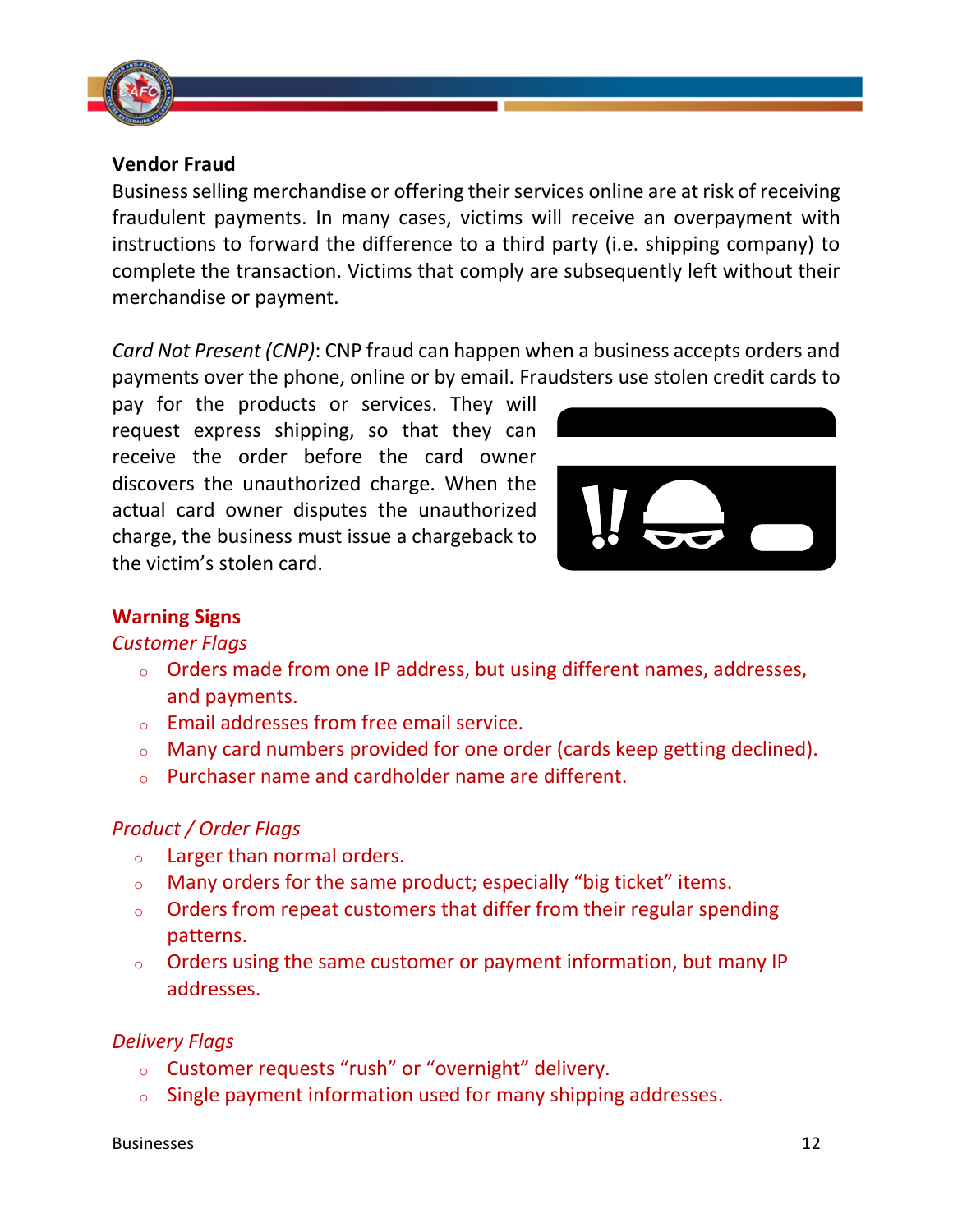

- Billing address different than shipping address.
- Request that extra funds be sent to a third party.

#### **How to Protect Yourself**

- Know the Red Flags and verify every order request received.
- Before shipping merchandise, verify the information provided by the customer (telephone number, email address, shipping address, etc.).
- Be aware of request for priority shipments for fraud-prone merchandise.
- Verify priority shipping requests when the shipping and billing addresses don't match.
- For suspicious orders, contact your payment processor. Verify the security measures to.
- prevent victimization and reduce unwanted chargebacks.
- Never accept overpayments to forward funds to a third party.

#### **Purchase of Merchandise or Service**

Businesses must do their due diligence before purchasing products or services from new and unknown suppliers. Fraudsters may place advertisements on popular classified sites or send their advertisements by mail or fax. They may also easily create websites that share the look and feel of legitimate manufacturers. Fraudsters will generate traffic to their products by advertising them at deep discounts. Buyers may receive counterfeit products, lesser valued & unrelated goods, or nothing at all.



Canadian businesses are also being contacted by fraudsters offering debit and credit card processing services and office supplies at discounted price. In some cases, the fraudsters misrepresent themselves as the business' regular supplier. Businesses may receive an invoice for products they never ordered.

#### **Warning Signs – How to Protect Yourself**

- If it sounds too good to be true, it probably is.
- Verify the URL and seller information's legitimacy.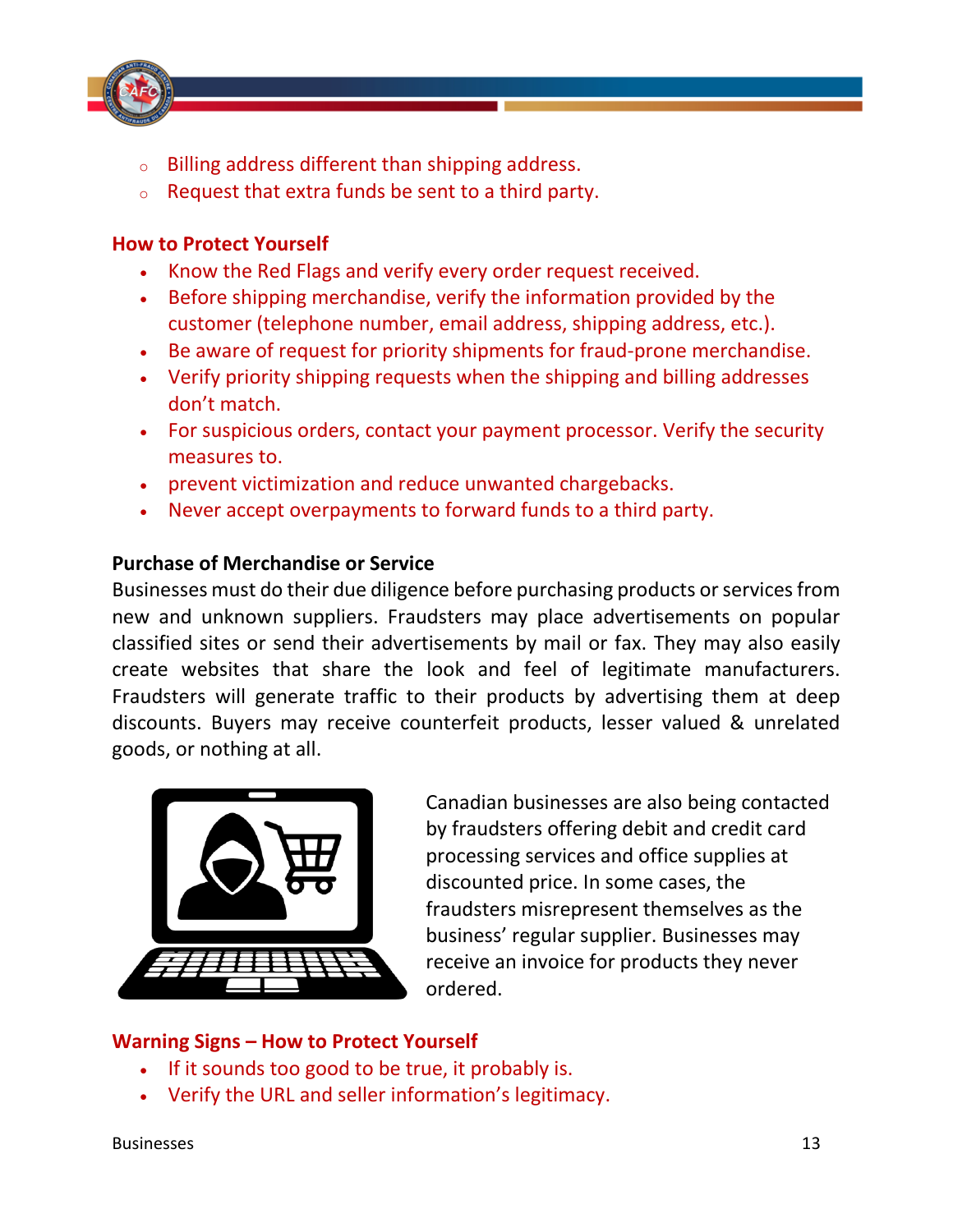

- Search for any warnings posted online and read reviews before making a purchase.
- Spelling mistakes and grammatical errors are indicators of a fraudulent website.
- Use a credit card when shopping online. Buyers are offered fraud protection and may receive a refund. If you have received anything other than the product you ordered, contact your credit card company to dispute the charge.
- Educate your staff on the current frauds that affect businesses.
- Do not provide any information pertaining to the make and model of any office equipment to any organization other than your normal supplier.
- Review suspicious invoices as fraudsters will send false invoices for products or services that were never purchased.

#### **Loan**

Many Canadians are experiencing financial hardship as a consequence of the current pandemic. While funding options are available through the Government of Canada, some Canadians are looking for loans. Unfortunately, the reporting of fraudulent loan websites is increasing.

These websites are designed to look like legitimate lending institutions. Their fraudulent loan applications are used to collect your personal information. This can result in identity theft and fraud. Once quickly approved, the fraudsters will request a fee to secure the loan. The victim never receives any money.

#### **Warning Signs – How to Protect Yourself**

- In most provinces, it is illegal for a company to request an upfront fee before you receive your loan. You should never send money first.
- Beware of companies that offer guaranteed loans; even if you have bad credit or no credit.
- Beware of instant approvals.
- Do your research before you provide your personal information.
- Contact your provincial consumer protection agency and/or financial regulator to confirm that a company is a legitimate lender.
- End all contact if the company requests payment by email money transfer, money service businesses or pre-paid credit cards.